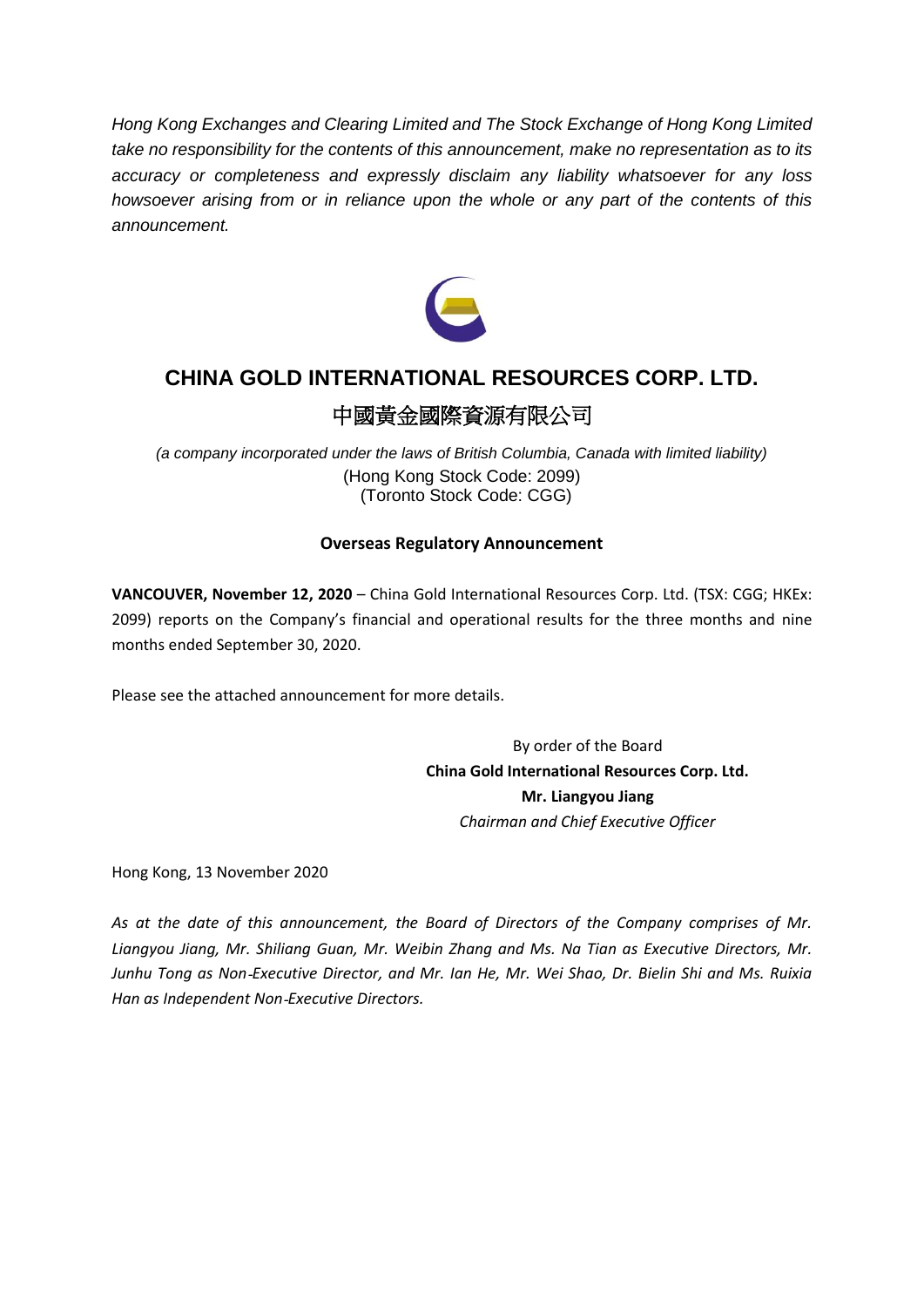## **China Gold International Resources Corp. Ltd.**

#### **China Gold International Reports 2020 Third Quarter Financial Results**

VANCOUVER, November 12, 2020- China Gold International Resources Corp. Ltd. (TSX: CGG; HKEx: 2099) (the "*Company*" or "*China Gold International Resources*") reports on the Company's financial and operational results for the three months ("*Q3*", or "*third quarter 2020*") and nine months ("*nine months 2020*") ended September 30, 2020. This news release should be read in conjunction with the Company's Financial Statements, Notes to the Financial Statements and Management's Discussion and Analysis.

#### *Selected Production and Financial Highlights: Q3 2020 Compared to Q3 2019*

- Revenue increased by 29% to US\$240.5 million from US\$186.4 million for the same period in 2019.
- Mine operating earnings increased by 151% to US\$66.1 million from US\$26.3 million for the same period in 2019.
- Net income of US\$47.6 million increased by US\$47.9 million from a net loss of US\$0.3 million for the same period in 2019.
- Cash flow from operation increased by 60% to US\$103.3 million from US\$64.4 million for the same period in 2019.
- Total gold production increased by 6% to 66,799 ounces from 63,113 ounces for the same period in 2019.
- Total copper production increased by 20% to 48.6 million pounds (approximately 22,029 tonnes) from 40.4 million pounds (approximately 18,347 tonnes) for the same period in 2019.
- Both total production cost of copper per pound after by-products and cash production cost of copper per pound after by-product at Jiama Mine decreased compared to the same period in 2019 due to higher mined tonnes, higher head grade, higher recovery rates, and increased by-products recovery of lead and zinc.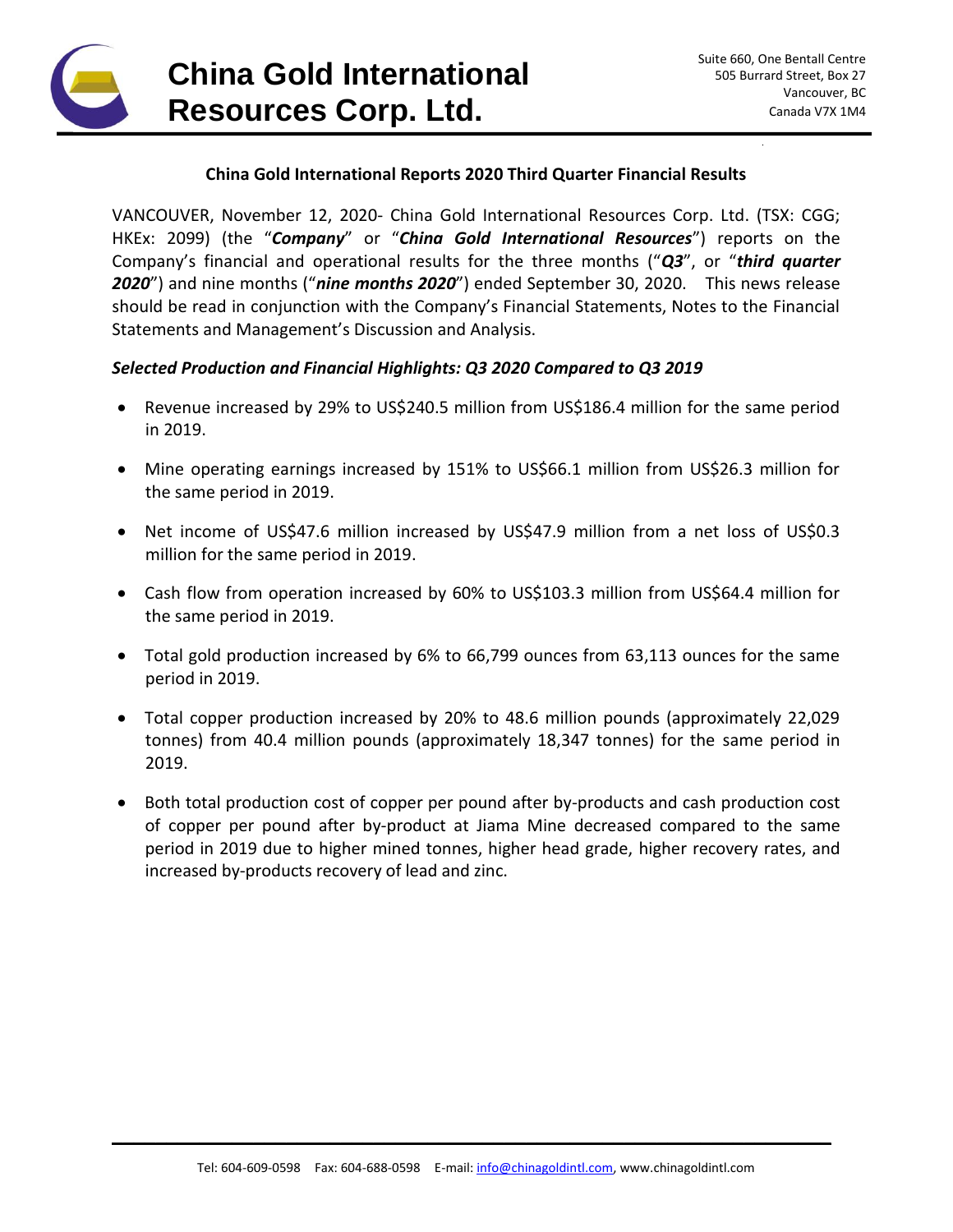

| Jiama Mine                                                                                                 | Three months ended September 30, |      |
|------------------------------------------------------------------------------------------------------------|----------------------------------|------|
|                                                                                                            | 2020                             | 2019 |
| Total production $cost^{(1)}$ (US\$) of copper<br>per pound after by-products credits <sup>(2)</sup>       | 0.88                             | 2.06 |
| Cash production cost <sup>(3)</sup> (US\$) of copper<br>per pound after by-products credits <sup>(2)</sup> | 0.26                             | 1.43 |

<sup>(1)</sup> Production costs include expenditures incurred at the mine sites for the activities related to production including mining, processing, mine site G&A and royalties etc.

 $(2)$  By-products credit refers to the sales of gold, silver and other metals during the corresponding period.

- (3) Non-IFRS measure.
- The total production cost of gold at CSH Mine for the three months ended September 30, 2020 increased to US\$1,381 per ounce compared to US\$1,289 for the three months ended September 30, 2019. The cash production cost of gold for the three months ended September 30, 2020 increased to US\$906 per ounce from US\$820 for the same period in 2019. Changes in total production cost and cash cost are mainly due to higher stripping ratio and waste removal costs.

| <b>CSH Mine</b>                                       | Three months ended September 30, |       |
|-------------------------------------------------------|----------------------------------|-------|
|                                                       | 2020                             | 2019  |
| Total production cost <sup>(1)</sup> (US\$ per ounce) | 1.381                            | 1,289 |
| Cash production $cost^{(1)}(US\$ per ounce)           | 906                              | 820   |
| Non IFBC moneyro                                      |                                  |       |

(1) Non-IFRS measure.

### *Selected Production and Financial Highlights: Nine Months 2020 Compared to Nine Months 2019*

- Revenue increased by 21% to US\$598.2 million from US\$495.1 million for the same period in 2019.
- Mine operating earnings increased by 145% to US\$119.8 million from US\$48.8 million for the same period in 2019.
- Net income of US\$57.5 million increased by US\$85.3 million from a net loss of US\$27.8 million for the same period in 2019.
- Cash flow from operation increased by 36% to US\$173.7 million from US\$127.9 million for the same period in 2019.
- Total gold production increased by 12% to 181,671 ounces from 162,640 ounces for the same period in 2019.
- Total copper production increased by 20% to 130.8 million pounds (approximately 59,317 tonnes) from 108.7 million pounds (approximately 49,306 tonnes) for the same period in 2019.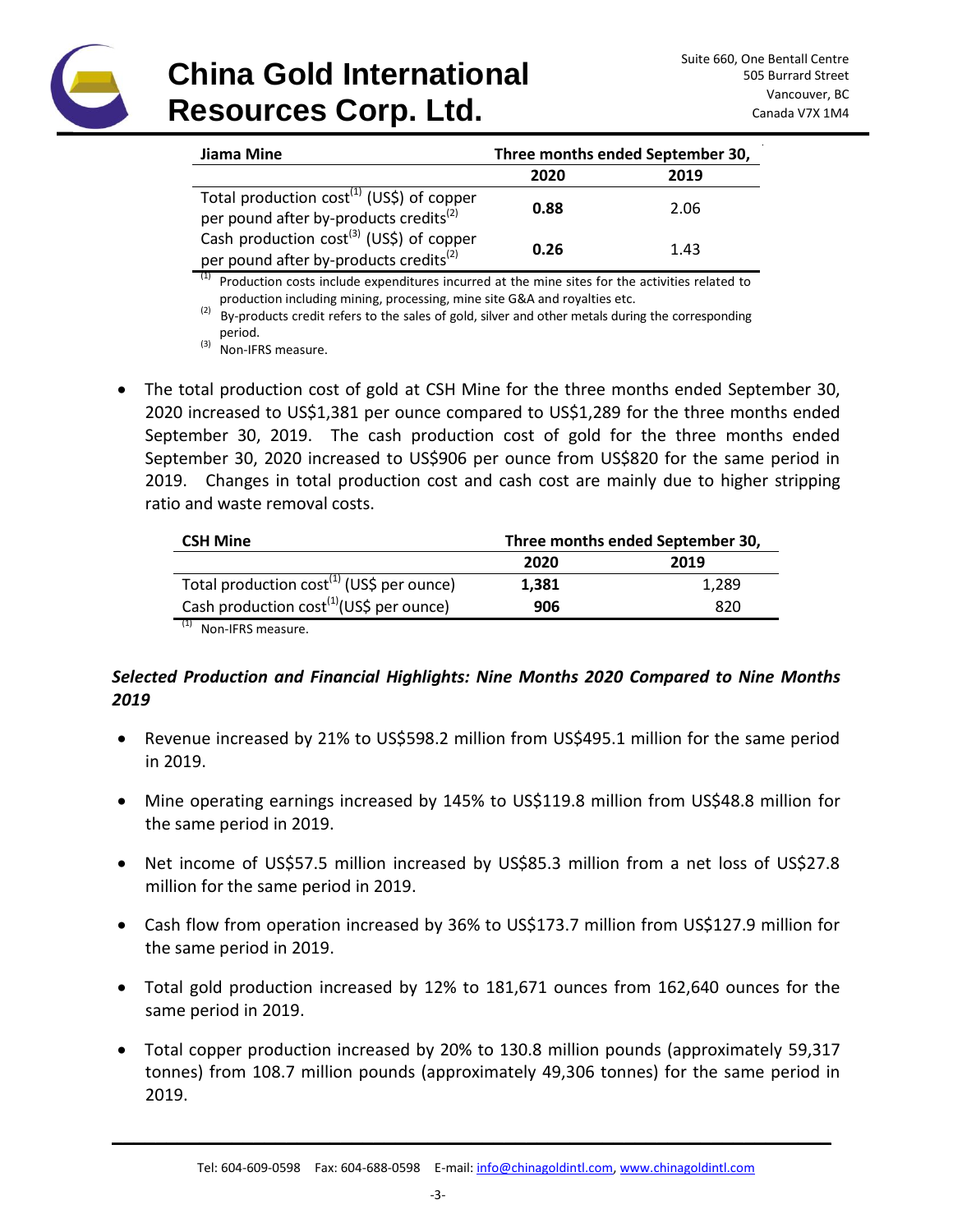## **China Gold International Resources Corp. Ltd.**

Mr. Liangyou Jiang, the Chairman and CEO of the Company, stated, "The Company achieved excellent results in the past quarter. The growth of our revenue and operating cash flow remained strong. Our mine operating profit, profit before income tax, and net income all reached record highs. These achievements were based on the full operation of the Jiama Mine Phase II expansion, continuous and stable operation of the CSH Mine in the long term as well as the efforts from all employees to ensure safe production during the COVID-19 pandemic. Our total production of gold and copper in 2020 is expected to exceed our annual production guidance released at the beginning of the year. The Company's management team and all staff will continue to make great efforts to increase efficiency and reduce cost. All these work will lay a solid foundation for the Company's future development and definitely deliver satisfactory return to shareholders with better development and more substantial benefits."

The Company also announces the retirement of Mr. Lisheng Zhang as Vice President and expresses its gratitude to Mr. Zhang for his valuable contribution to the Company.

Analysts, investors, media and general public are encouraged to visit the Company's website at www.chinagoldintl.com, The Stock Exchange of Hong Kong Limited's website at www.hkex.com.hk or SEDAR at www.sedar.com to view the complete set of the financial statements and MD&A or contact the Company with any questions.

#### *About China Gold International Resources*

China Gold International Resources Corp. Ltd. is based in Vancouver, BC, Canada and operates both profitable and growing mines, the CSH Gold Mine in Inner Mongolia Autonomous Region, and the Jiama Copper-Polymetallic Mine in Tibet Autonomous Region of the People's Republic of China. The Company's objective is to continue to build shareholder value by growing production at its current mining operations, expanding its resource base, and aggressively acquiring and developing new projects internationally. The Company is listed on the Toronto Stock Exchange (TSX: CGG) and the Main Board of The Stock Exchange of Hong Kong Limited (HKEx: 2099).

For further information on the Company, please refer to its SEDAR profile at www.sedar.com or: Telephone: 604-609-0598, Email: info@chinagoldintl.com, Website: www.chinagoldintl.com.

#### *Cautionary Note About Forward-Looking Statements*

*Certain information regarding China Gold International Resources contained herein may constitute forward-looking statements within the meaning of applicable securities laws. Forward-looking statements may include estimates, plans, expectations, opinions, forecasts, projections, guidance or other statements that are not statements of fact. Although China Gold International Resources believes that the expectations reflected in such forward-looking statements are reasonable, it can give no assurance that such expectations will prove to have been correct. China Gold International Resources cautions that actual performance will be affected by a number of factors, most of which are beyond its control, and that future events and results may vary substantially from what China Gold*